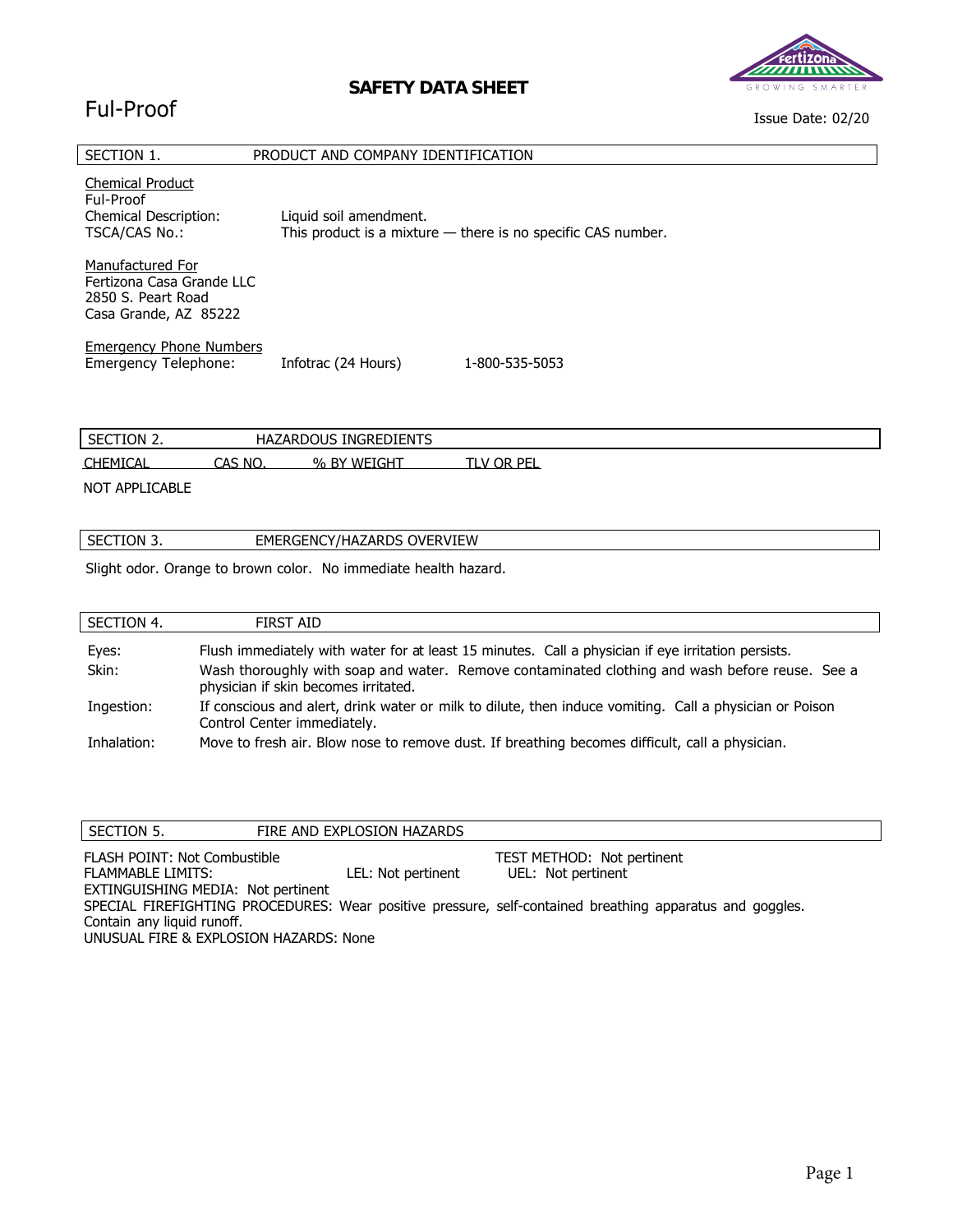



#### Issue Date: 02/20

# Ful-Proof

| SECTION 6.                                                                                                                                                                                                  | <b>SPILLS AND LEAKS</b>                                                                                                                 |                                                                                                                                                                           |  |
|-------------------------------------------------------------------------------------------------------------------------------------------------------------------------------------------------------------|-----------------------------------------------------------------------------------------------------------------------------------------|---------------------------------------------------------------------------------------------------------------------------------------------------------------------------|--|
| Prevent product spillage from entering drinking water supplies or streams.<br>Containment:<br>Sweep up and use according to labeling or package for disposal.<br>Clean Up:<br>Evacuation:<br>Not necessary. |                                                                                                                                         |                                                                                                                                                                           |  |
| SECTION 7.                                                                                                                                                                                                  |                                                                                                                                         | STORAGE AND HANDLING                                                                                                                                                      |  |
| Storage:                                                                                                                                                                                                    |                                                                                                                                         | Store in a cool, dry place. Do not store near food or feeds. Do not stack pallets more<br>than two (2) high.                                                              |  |
| No specific equipment required<br>Transfer Equipment:                                                                                                                                                       |                                                                                                                                         |                                                                                                                                                                           |  |
| Work/Hygienic Practices:<br>contaminated clothing and wash before reuse.                                                                                                                                    |                                                                                                                                         | Keep out of reach of children. Harmful if swallowed or inhaled. Avoid contact with<br>eyes, skin and clothing. Wash thoroughly with soap and water after handling. Remove |  |
| SECTION 8.                                                                                                                                                                                                  |                                                                                                                                         | PERSONAL PROTECTIVE EQUIPMENT                                                                                                                                             |  |
| Eyes:                                                                                                                                                                                                       | Chemical dust/splash goggles to keep out of eyes. For solutions of product, use chemical/dust<br>splash goggles or full-face shield.    |                                                                                                                                                                           |  |
| Skin:                                                                                                                                                                                                       | Impervious gloves and clothes.                                                                                                          |                                                                                                                                                                           |  |
| Respiratory:                                                                                                                                                                                                | If use in solutions generates an aerosol mist or respiratory irritation, use NIOSH-approved dust/mist<br>respirator (such as 3M #8710). |                                                                                                                                                                           |  |

Ventilation: Recommended but no TLV established.

|                                                                                                                                                                                                                                                                                                                                                                                                                                                                                                                      | SECTION 9.<br>PHYSICAL AND CHEMICAL DATA |
|----------------------------------------------------------------------------------------------------------------------------------------------------------------------------------------------------------------------------------------------------------------------------------------------------------------------------------------------------------------------------------------------------------------------------------------------------------------------------------------------------------------------|------------------------------------------|
| Brown liquid.<br>Appearance:<br>Slight<br>Odor:<br>4<br>pH:<br>Not applicable.<br>Vapor Pressure:<br>Not applicable.<br>Vapor Density $(Air=1)$ :<br>Not available.<br><b>Boiling Point:</b><br>Not available.<br>Freezing Point:<br>Soluble.<br>Water Solubility:<br>9.8lbs per gallon<br>Density:<br>Not available<br>Evaporation Rate:<br>Not available<br>Viscosity:<br>Not available<br>% Volatile:<br>Not available<br>Octanol/Water Partition Coefficient:<br>Not available<br>Saturated Vapor Concentration: |                                          |

| SECTION 10.                                                    | STABILITY AND REACTIVITY      |  |
|----------------------------------------------------------------|-------------------------------|--|
| Stability:<br>Conditions To Avoid:                             | Stable.<br>None.              |  |
| Incompatibility:                                               | None.                         |  |
| Hazardous Decomposition Products:<br>Hazardous Polymerization: | Not known.<br>Will not occur. |  |